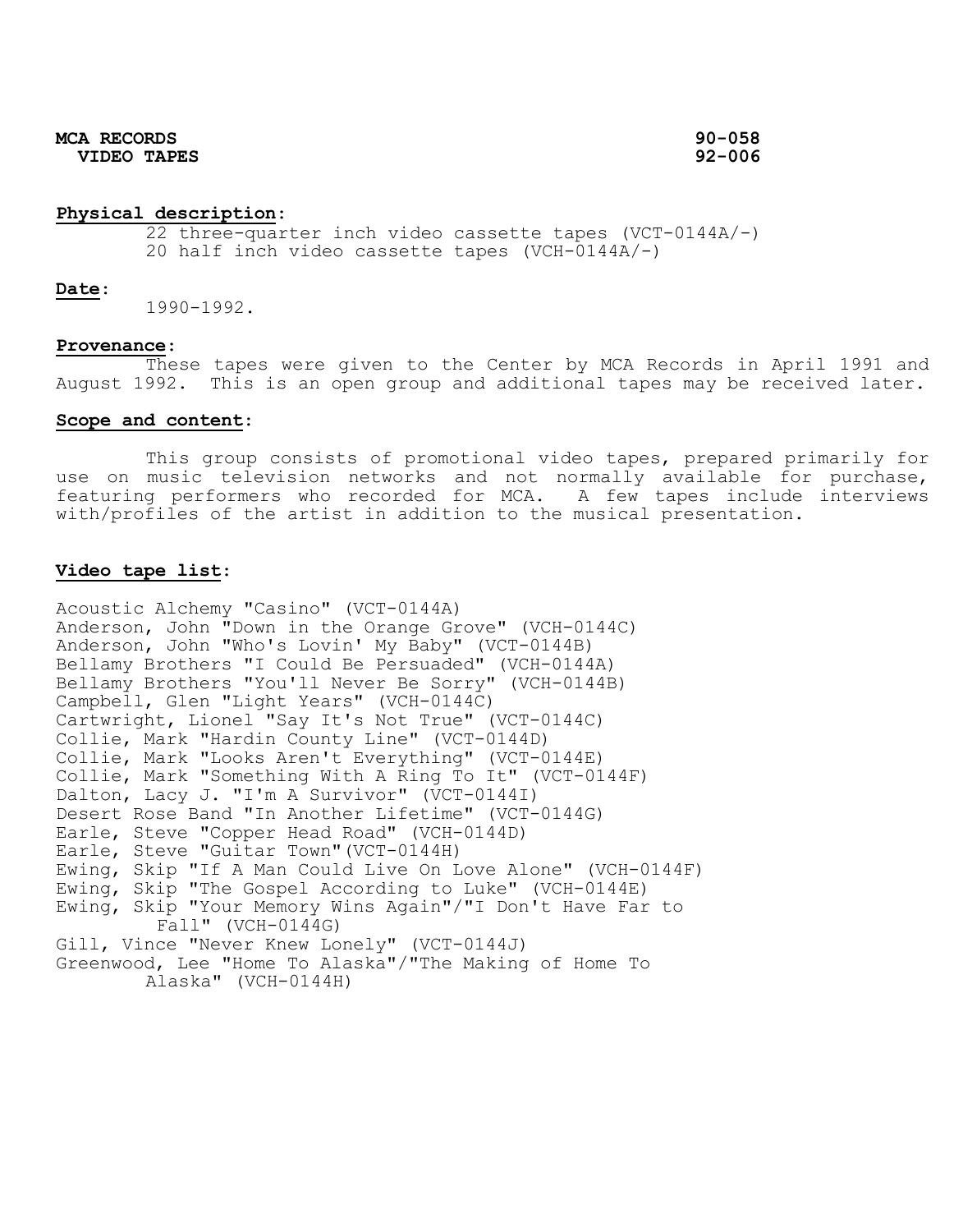Griffith, Nanci "I Knew Love" (VCH-0144M) Griffith, Nancy "From A Distance" (VCH-0144I) Harms, Joni "The Only Thing Bluer Than His Eyes"(VCT-0144I) Highway 101 "Honkey Tonk Heart"(VCT-0144T) Hope, Bob/McEntire, Reba "Silver Bells" (VCH-0144J) House, James "Hard Times For An Honest Man" (VCT-0144K)